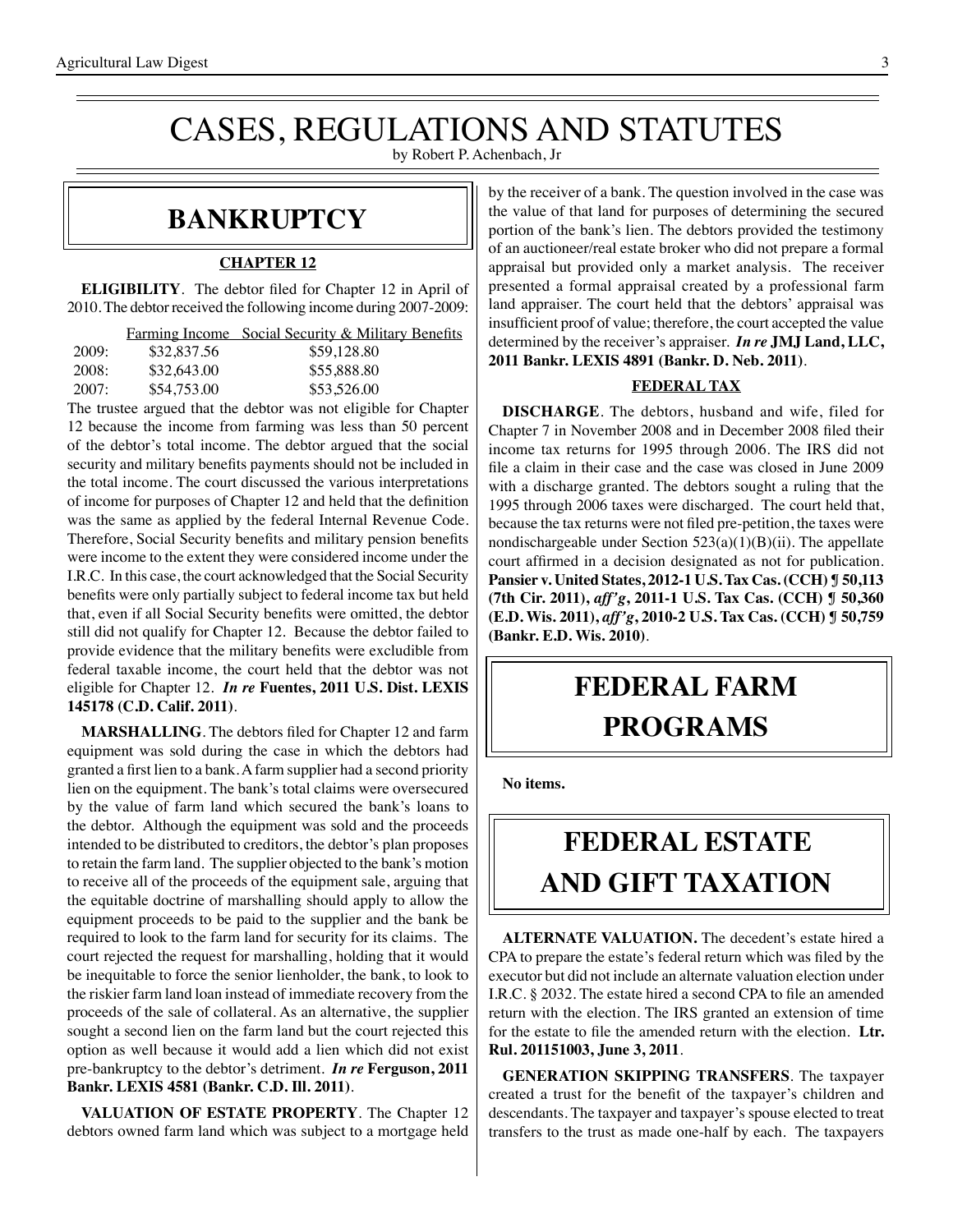timely filed a Form 709 for the transfers but the accounting firm hired to prepare the return failed to include an allocation of the GST exemption to the transfers. The IRS granted an extension of time to file an amended return with the GST allocation. **Ltr. Rul. 201149001, July 28, 2011**.

**REFUND**. In February 2003, the decedent's estate filed the estate tax return and included in the estate farm real estate. In November 2003 a state court ruled that the decedent held only a vested remainder in the property instead of a fee simple interest. The state court of appeals affirmed the decision in January 2005 and the state supreme court denied further appeal in March 2006. In November 2008, the estate filed an administrative claim with the IRS for a refund of overpaid estate taxes resulting from the lesser value of the reminder interest in the farm property. The IRS rejected the refund claim as untimely filed, more than three years after payment of the estate taxes. The estate argued that the three year limit should have been tolled by the state court litigation. The court held that the claim was untimely filed and that equitable tolling should not be applied because the estate could have filed the claim within three years since the first two court cases were completed within that time. **Davis v. United States, 2012-1 U.S. Tax Cas. (CCH) ¶ 60,634 (N.D. Miss. 2011)**.

## **federal income TAXATION**

**BUSINESS EXPENSES**. The taxpayers claimed deductions for various business expenses, including rent, legal fees, depreciation, insurance and commissions. The court held that the deductions were properly denied by the IRS because the taxpayers failed to substantiate either the amount of the expenses or the year in which the expenses were made. **United States v. Blake, 2011-2 U.S. Tax Cas. (CCH) ¶ 50,760 (E.D. Mich. 2011)**.

**BUSINESS INCOME**. The taxpayer operated a limousine service as a sole proprietor and filed tax returns claiming income and expenses. The IRS examined the taxpayer's bank records and increased the taxable income based on the deposits. The court did not believe the taxpayer's claims that several of the deposits were made from non-business sources, such as cash saved from previous years and upheld the IRS assessment based on the higher taxable income. **Diallo v. Comm'r, T.C. Memo. 2011-300**.

**CAPITAL EXPENSES**. The IRS has issued proposed regulations that provide guidance on the application of I.R.C. §§ 162(a) and 263(a) to amounts paid to acquire, produce, or improve tangible property. The proposed regulations clarify and expand the standards in the current regulations under I.R.C. §§ 162(a) and 263(a) and provide certain bright-line tests (for example, a *de minimis* rule for certain acquisitions) for applying these standards. The proposed regulations also provide guidance under I.R.C. § 168 regarding the accounting for, and dispositions of, property subject to I.R.C. § 168. The proposed regulations also amend the general asset account regulations. **76 Fed. Reg. 81060 (Dec. 27, 2011)**.

#### **CORPORATIONS**

COMPENSATION. The taxpayer was a privately owned corporation which operated several "payday loan" businesses. The shareholders were related family members who made initial investments in the corporation. The business was very successful and depended heavily on the father's expertise in managing the business. The corporation also obtained loans which required the father's participation in the corporation. The father received stock options in partial consideration for some of the initial financing and exercised those optionsto acquire a portion of the corporation. As part of a divorce agreement, the father received another option to acquire shares. The option was exercised and the value of the shares obtained were deducted as compensation for the father's services. The court held that the exercise of the option was taxable income to the father and was valued using the terms of the option agreement. The court denied any discount for lack of marketability because the value of the shares was not determined by comparison to marketable securities. The court also held that the value of the shares was deductible as a compensation expense because father's participation in the business was highly instrumental in the success of the business and the value of the shares depended upon the further successful operation of the business by the father. **Davis v. Comm'r, T.C. Memo. 2011-286**.

REORGANIZATIONS. The IRS has adopted as final regulations governing the requirements for meeting the requirement of continuity of interest (COI) for purposes of the nonrecognition of gain or loss in a corporate reorganization. The regulations provide that in determining whether the COI requirement is satisfied, the consideration to be exchanged for the proprietary interests in the target corporation is valued as of the end of the last business day before the first date there is a binding contract to effect the potential reorganization, provided the consideration to be provided to the target corporation shareholders is fixed in such contract and includes only stock of the issuing corporation and money. For this purpose, a binding contract is an instrument enforceable under applicable law against the parties to the instrument. Because the terms of a tender offer that is subject to Section 14(d) of the Securities and Exchange Act of 1934 and the regulations promulgated thereunder are fixed in a manner similar to those of a binding contract, the proposed regulations provide that such a tender offer, even if not pursuant to a binding contract, will be treated as a binding contract for purposes of these regulations. The regulations provide that the presence of a condition outside the control of the parties shall not prevent an instrument from being a binding contract. Finally, the regulations provide that consideration is fixed if the contract states the exact number of shares of the issuing corporation and the exact amount of money, if any, to be exchanged for the proprietary interests in the target corporation. **76 Fed. Reg. 78540 (Dec. 19, 2011)**.

**COURT AWARDS AND SETTLEMENTS**. The taxpayer filed a race discrimination lawsuit against an employer seeking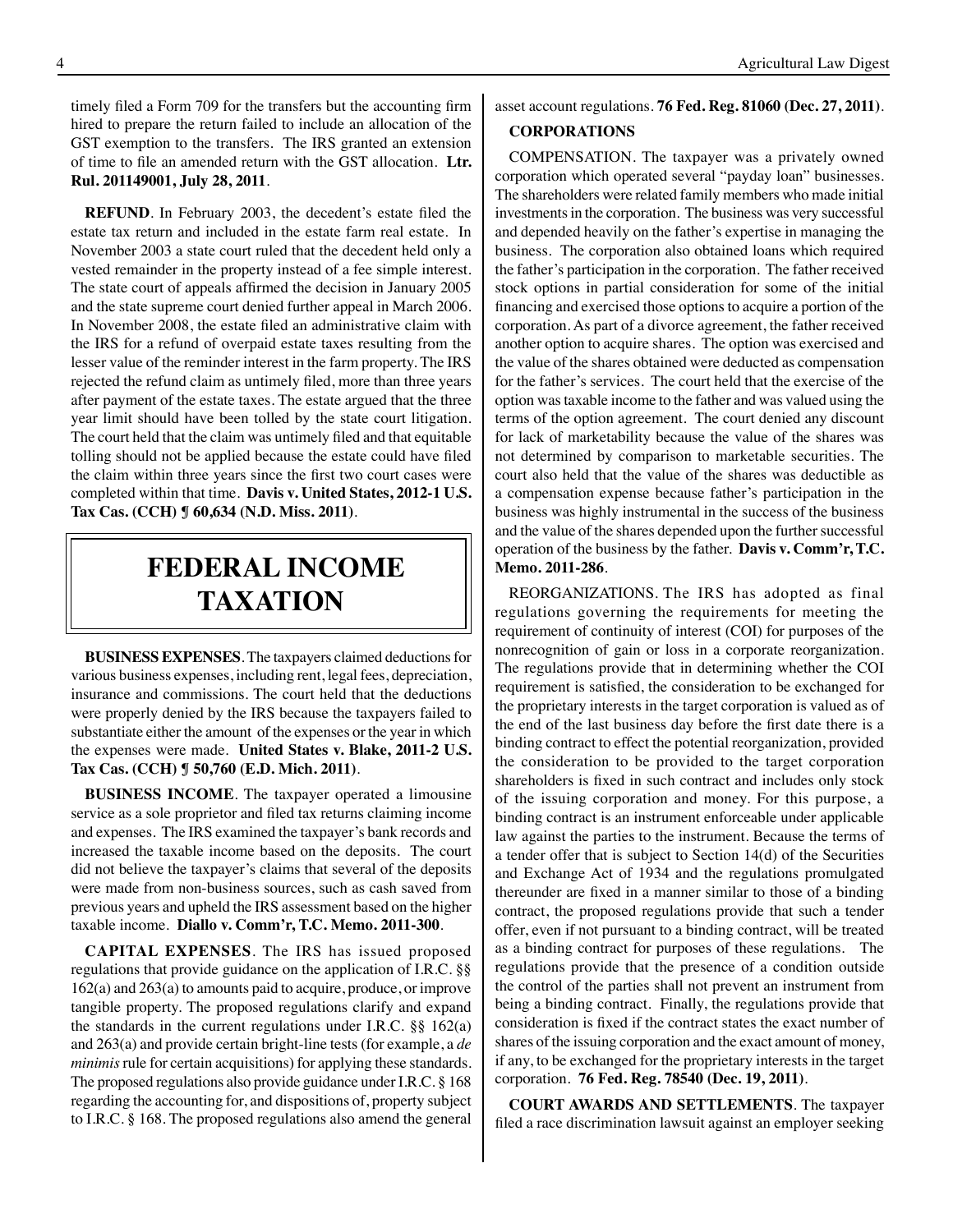back pay, back benefits, compensatory and punitive damages, and legal fees. The parties reached a settlement which paid money to the taxpayer in settlement of the race discrimination suit and all claims for damages. The court held that the settlement payment was properly included in income by the IRS because the taxpayer failed to prove that the payment was made to settle any claims for physical injuries. **Ahmed v. Comm'r, T.C. Memo. 2011-295**.

**DEPENDENTS**. The taxpayer operated a limousine service as a sole proprietor and filed tax returns claiming income and expenses. The taxpayer's sister-in-law and two nieces lived with the taxpayer in the taxpayer's residence. The taxpayer's brother, the father of the nieces and spouse of the sister-in-law, lived in Africa and sent some money to the taxpayer to help with the support of the children. The taxpayer claimed head of household filing status and claimed the nieces as dependents. The court held that the children met the qualifying children requirements of I.R.C. § 152(c)(1) and the taxpayer could claim them as dependents. However, the court held that the taxpayer could not use the head of household status because the taxpayer failed to prove that the taxpayer provided more than half of the support for the children. **Diallo v. Comm'r, T.C. Memo. 2011-300**.

**EMPLOYEE BENEFITS**. An airline sought to fully deduct the cost of in-flight meals provided by the airline for pilots and other airline staff. In a Chief Counsel Advice Letter, the IRS ruled that, although the meals were deductible under I.R.C. § 119 as employer-provided meals, the deduction was limited to 50 percent of the cost under I.R.C.  $\S 274(n)$  because the meals were not provided at an eating facility operated by the airline. **CCA 201151020, Aug. 31, 2011**.

**ENVIRONMENTAL REMEDIATION EXPENSES**. The taxpayer was the sole owner of an LLC which owned commercial property for which the LLC incurred environmental remediation expenses. The taxpayer hired an accountant to prepare the LLC's tax return and the accountant failed to determine whether the environmental remediation expenses were eligible for the election, under I.R.C. § 198, to currently deduct those expenses instead of capitalizing them. The IRS granted an extension time to file an amended return with the election. **Ltr. Rul. 201149016, Aug. 31, 2011**.

**HOBBY LOSSES**. While the taxpayer was employed over full time at two jobs, the taxpayer took photography classes and took three trips to create a photography portfolio to start a photography business. The court held that the photography activity was not operated with an intent to make a profit because (1) the taxpayer failed to use a separate bank account or construct a business plan; (2) the taxpayer did not use advertising to promote the activity; (3) the activity did not produce any assets that would appreciate in value; (4) the taxpayer had no history of success at operating a similar business; (5) the activity produced more losses each year; and (6) the activity never produced any profit. **Wilmot v. Comm'r, T.C. Memo. 2011-293**.

**IRA**. During the tax year, the taxpayer was unemployed and received a distribution from an IRA. During that year, the taxpayer

used a portion of the distribution to pay for educational expenses and medical expenses. The court held that the taxpayer adequately substantiated the educational and medical expenses sufficiently to exempt those amounts from the 10 percent additional tax penalty for early withdrawals from the IRA. **Vetere v. Comm'r, T.C. Summary Op. 2011-138**.

**INNOCENT SPOUSE RELIEF**. The taxpayer and former spouse failed to timely file tax returns for two tax years during which the taxpayer and spouse were married and filed joint returns. During those years, the taxpayer earned more than the spouse and the taxes owed resulted in part from both incomes. The court initially held that any innocent spouse relief for the taxpayer would be limited to the amount of taxes attributable to the former spouse's income during the two years. In considering safe harbor relief, the court noted that soon after the returns were filed, the taxpayer and former spouse entered into an installment agreement under which the taxpayer paid 70 percent of the installments. The court held that the taxpayer had a reasonable belief that the former spouse would pay 30 percent of the taxes owed. The court denied innocent spouse relief, however because the taxpayer had sufficient disposable income to pay the taxes without financial hardship. The court granted equitable relief for 30 percent of the taxes owed because (1) the taxpayer was divorced, (2) the taxpayer reasonably believed that the former spouse would pay at least 30 percent of the taxes, (3) the divorce decree required the former spouse to pay at least half of the taxes and (4) the taxpayer did not receive a significant benefit from the unpaid taxes. **Waldron v. Comm'r, T.C. Memo. 2011-288**.

 In 2006, the taxpayer learned that the taxpayer's spouse had not filed income tax return for 2005 and had not paid the 2003 and 2004 taxes. The couple had sold their house and deposited the funds in a joint checking account. The spouse removed funds from the account without the taxpayer's knowledge and moved to Mexico in 2006. The taxpayer filed the 2005 return as a joint return but unsigned by the spouse and without income from the spouse. The couple divorced in 2008 and the divorce decree ordered the spouse to repay a portion of the funds taken from the bank account. The taxpayer sought innocent spouse relief from the taxes owed for 2004 and 2005 based on the spouse's misappropriation of the checking account funds. The court held that the exception in Rev. Proc. 2003-61, sec. 4.01(7)(c), 2003-2 C.B. 296 did not apply to the 2004 taxes because the checking account funds were not specifically held for payment of the taxes and the taxpayer had the authority to use the funds for payment of taxes and did not do so. The court also held that innocent spouse relief was not available for the 2005 taxes because the return did not qualify as a joint return without the spouse's signature and without including the spouse's income. **Gallego v. Comm'r, T.C. Summary Op. 2011-139**.

**INSURANCE**. The taxpayer issued insurance policies which provided coverage for the loss of value of business assets below a pre-set value at the end of the insurance contract. In essence, the policy provided asset-value protection. The IRS ruled that such contracts were not insurance policies for federal income tax purposes. **Ltr. Rul. 201149021, Aug. 30, 2011**.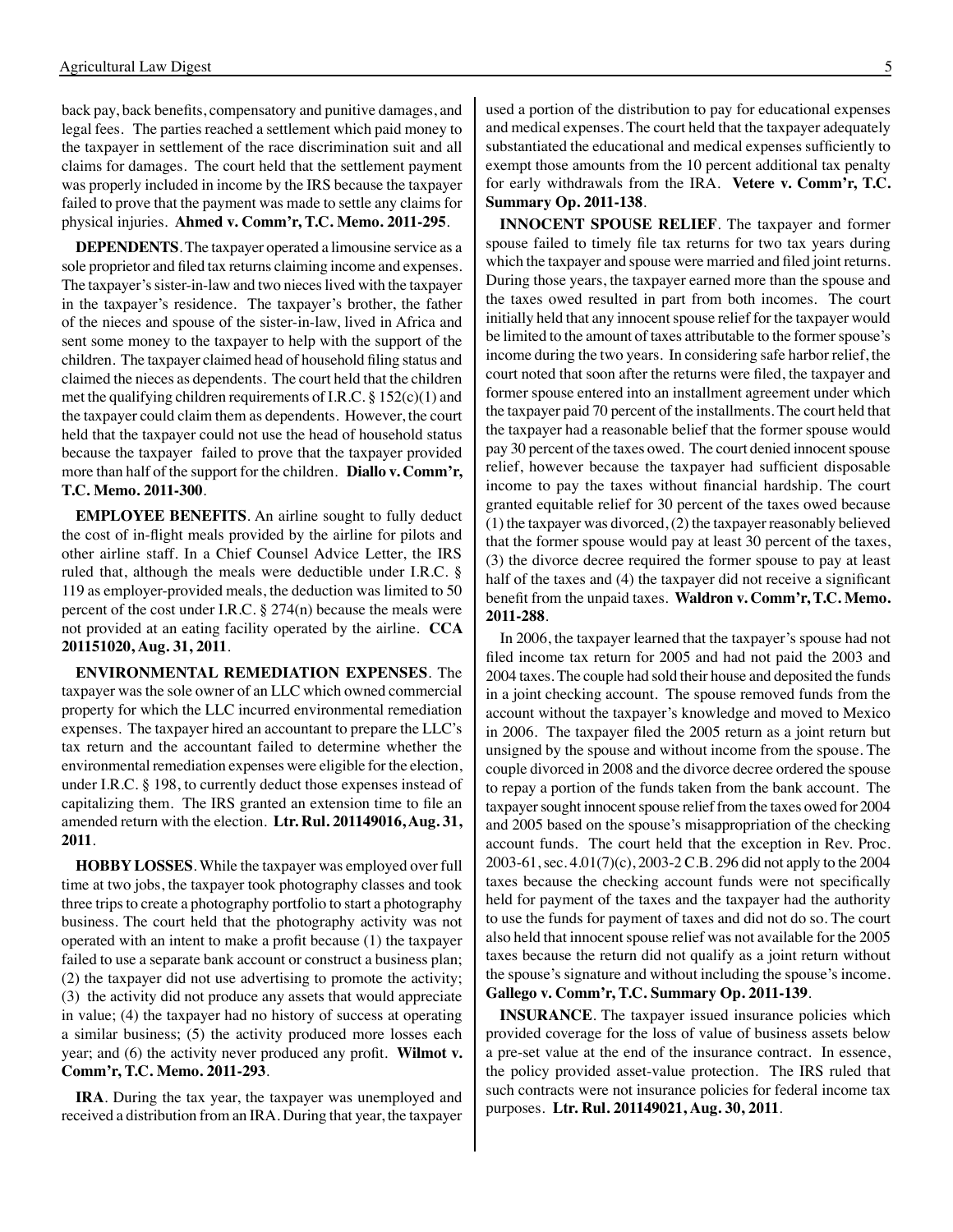**INVESTMENT INTEREST**. The taxpayer was denied investment interest deductions above what was allowed by the IRS for failure to provide adequate substantiation of the amount or purpose of the investments. **Thompson v. Comm'r, T.C. Memo. 2011-291**.

#### **PARTNERSHIP**

PARTNER EXPENSES. The taxpayer was a partner in a law firm partnership. The taxpayer claimed deductions for various unreimbursed indirect expenses incurred as part of the partnership activities, including travel, meals, entertainment, automobile expenses, vehicle rental, professional organizations, continuing legal education and state bar membership expenses. The court acknowledged that indirect partnership expenses were deductible if there was an agreement among the partners that a partner was required to pay such partnership expenses without reimbursement. The court held that the travel, meals and entertainment expenses were not deductible because the expenses were reimbursable under the partnership agreement and the taxpayer failed to show that any reasonable expense was denied reimbursement by the partnership. The automobile expenses were also denied because the taxpayer failed to provide substantiation for those expenses. **McLauchlan v. Comm'r, T.C. Memo. 2011-289**.

**PASSIVE ACTIVITY LOSSES**. The taxpayer owned several rental residential real estate properties and claimed passive and non-passive activity losses for the properties. At trial the taxpayer was unable to explain or demonstrate why the losses were passive and non-passive or the amount of each type of loss. The court upheld the IRS characterization of the losses as passive losses based on the taxpayer's failure to demonstrate the taxpayer's participation in the rental activity. **Thompson v. Comm'r, T.C. Memo. 2011-291.**

**REGISTERED TAX RETURN PREPARERS.** The IRS has a page on their web site with information, in question and answer form, about the continuing education requirements for registered tax return preparers. The questions and answers cover information provided in the many announcements, rulings and regulations issued so far. The discussions include information for continuing education accrediting organizations, continuing education providers, and information for return preparers seeking CE providers. **http://www.irs.gov/taxpros/article/0,,id=239684,00. html#ceprovider**

**RETURNS**. The IRS has announced the publication of a revised Publication 17, *Your Federal Income Tax*. **IR-2011-123**.

**SAVER'S TAX CREDIT**. The IRS has published information about the saver's tax credit. The saver's credit helps offset part of the first \$2,000 workers voluntarily contribute to IRAs and to 401(k) plans and similar workplace retirement programs. Also known as the retirement savings contributions credit, the saver's credit is available in addition to any other tax savings that apply. Eligible workers still have time to make qualifying retirement contributions and get the saver's credit on their 2011 tax return. People have until April 17, 2012, to set up a new individual retirement arrangement or add money to an existing IRA and still get credit for 2011. However, elective deferrals must be made by the end of the year to a 401(k) plan or similar workplace program, such as a 403(b) plan for employees of public schools and certain

tax-exempt organizations, a governmental 457 plan for state or local government employees, and the Thrift Savings Plan for federal employees. Employees who are unable to set aside money for this year may want to schedule their 2012 contributions soon so their employer can begin withholding them in January. The saver's credit can be claimed by: (1) married couples filing jointly with incomes up to \$56,500 in 2011 or \$57,500 in 2012; (2) heads of household with incomes up to \$42,375 in 2011 or \$43,125 in 2012; and (3) married individuals filing separately and singles with incomes up to \$28,250 in 2011 or \$28,750 in 2012. Like other tax credits, the saver's credit can increase a taxpayer's refund or reduce the tax owed. Though the maximum saver's credit is \$1,000, \$2,000 for married couples, the IRS cautioned that it is often much less and, due in part to the impact of other deductions and credits, may, in fact, be zero forsome taxpayers.Ataxpayer's credit amount is based on the filing status, adjusted gross income, tax liability and amount contributed to qualifying retirement programs. Form 8880 is used to claim the saver's credit, and its instructions have details on figuring the credit correctly. Other special rules that apply to the saver's credit include the following: (1) Eligible taxpayers must be at least 18 years of age. (2) Anyone claimed as a dependent on someone else's return cannot take the credit. A student cannot take the credit. (3) A person enrolled as a full-time student during any part of 5 calendar months during the year is considered a student. (4) Certain retirement plan distributions reduce the contribution amount used to figure the credit. For 2011, this rule applies to distributions received after 2008 and before the due date, including extensions, of the 2011 return. Form 8880 and its instructions have details on making this computation. The saver's credit was made a permanent part of the tax code in legislation enacted in 2006. To help preserve the value of the credit, income limits are now adjusted annually to keep pace with inflation. **IR-2011-121**.

#### **Safe Harbor interestrates**

| <b>January 2012</b>                                              |      |                                      |      |      |  |  |  |  |  |
|------------------------------------------------------------------|------|--------------------------------------|------|------|--|--|--|--|--|
|                                                                  |      | Annual Semi-annual Quarterly Monthly |      |      |  |  |  |  |  |
| Short-term                                                       |      |                                      |      |      |  |  |  |  |  |
| <b>AFR</b>                                                       | 0.19 | 0.19                                 | 0.19 | 0.19 |  |  |  |  |  |
| 110 percent AFR                                                  | 0.21 | 0.21                                 | 0.21 | 0.21 |  |  |  |  |  |
| 120 percent AFR                                                  | 0.23 | 0.23                                 | 0.23 | 0.23 |  |  |  |  |  |
| Mid-term                                                         |      |                                      |      |      |  |  |  |  |  |
| <b>AFR</b>                                                       | 1.17 | 1.17                                 | 1.17 | 1.17 |  |  |  |  |  |
| 110 percent AFR                                                  | 1.29 | 1.29                                 | 1.29 | 1.29 |  |  |  |  |  |
| 120 percent AFR                                                  | 1.40 | 1.40                                 | 1.40 | 1.40 |  |  |  |  |  |
| Long-term                                                        |      |                                      |      |      |  |  |  |  |  |
| <b>AFR</b>                                                       | 2.63 | 2.61                                 | 2.60 | 2.60 |  |  |  |  |  |
| 110 percent AFR                                                  | 2.89 | 2.87                                 | 2.86 | 2.85 |  |  |  |  |  |
| 120 percent AFR                                                  | 3.15 | 3.13                                 | 3.12 | 3.11 |  |  |  |  |  |
| $\mathbf{r}$ $\mathbf{r}$ $\mathbf{r}$ $\mathbf{r}$ $\mathbf{r}$ | ---  | ----                                 |      |      |  |  |  |  |  |

**Rev. Rul. 2012-2, I.R.B. 2012-\_\_** .

**TAX RETURN PREPARER'S**. The IRS has adopted as final regulations governing the tax return preparer penalties under I.R.C. § 6695. The final regulations clarify how tax return preparers who prepare a tax return or claim for refund, but do not submit it directly to the IRS, can satisfy the requirement to submit the completed Form 8867, *Paid Preparer's Earned Income Credit Checklist*. The regulations provide that tax return preparers who prepare a tax return or claim for refund but do not submit it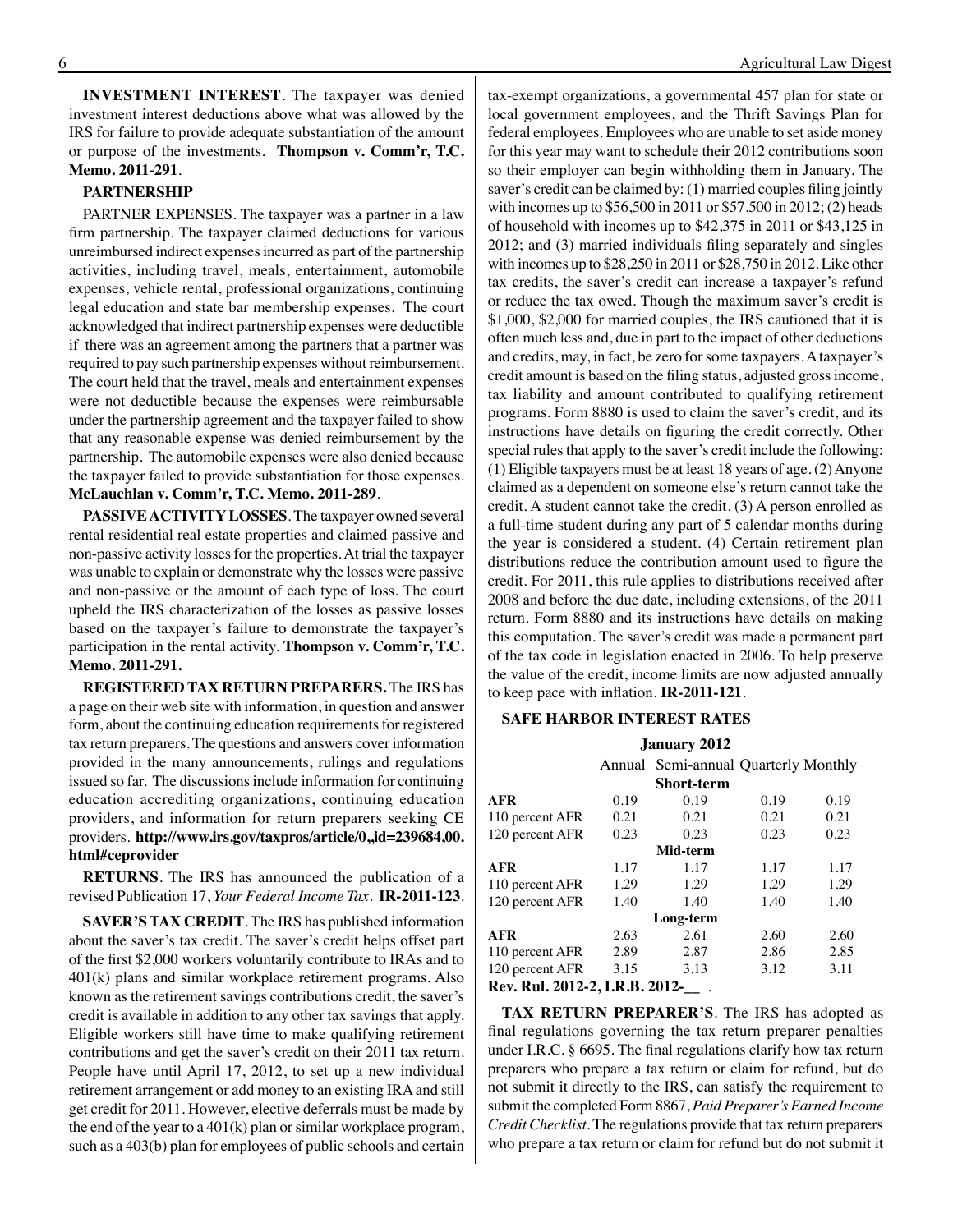directly to the IRS may satisfy this aspect of their due diligence obligation by providing the form to the taxpayer or the signing tax return preparer, as appropriate, for submission with the tax return or claim for refund. **76 Fed. Reg. 78816 (Dec. 20, 2011)**.

**THEFT LOSSES**. The guardians of a taxpayer's estate claimed a theft loss deduction for amounts taken from a joint bank account by the taxpayer's spouse during 2002 and 2004. The court held that a theft loss deduction was properly denied because the guardians failed to demonstrate how the spouse used the funds or how much was taken illegally. **Estate of Moragne v. Comm'r, T.C. Memo. 2011-299**.

**WITHHOLDING TAX**. The IRS has published information about the Temporary Payroll Tax Cut Continuation Act of 2011 which temporarily extends the two percentage point payroll tax cut for employees, continuing the reduction of their Social Security tax withholding rate from 6.2 percent to 4.2 percent of wages paid through Feb. 29, 2012. This reduced Social Security withholding will have no effect on employees' future Social Security benefits. Employers should implement the new payroll tax rate as soon as possible in 2012 but not later than Jan. 31, 2012. For any Social Security tax over-withheld during January, employers should make an offsetting adjustment in workers' pay as soon as possible but not later than March 31, 2012. The law also includes a new "recapture" provision, which applies only to those employees who receive more than \$18,350 in wages during the two-month period (the Social Security wage base for 2012 is \$110,100, and \$18,350 represents two months of the full-year amount). This provision imposes an additional income tax on these higherincome employees in an amount equal to 2 percent of the amount of wages they receive during the two-month period in excess of \$18,350 (and not greater than \$110,100). This additional recapture tax is an add-on to income tax liability that the employee would otherwise pay for 2012 and is not subject to reduction by credits or deductions. The recapture tax would be payable in 2013 when the employee files his or her income tax return for the 2012 tax year. With the possibility of a full-year extension of the payroll tax cut being discussed for 2012, the IRS will closely monitor the situation in case future legislation changes the recapture provision. The IRS will issue additional guidance as needed to implement the provisions of this new two-month extension, including revised employment tax forms and instructions and information for employees who may be subject to the new "recapture" provision. **IR-2011-124**.

 The IRS has adopted as final regulations relating to the annual filing of federal employment tax returns and requirements for employment tax deposits for employers in the Employers' Annual Federal Tax Program (Form 944). The regulations provide requirements for filing returns to report the Federal Insurance Contributions Act (FICA) taxes and income tax withheld under I.R.C. § 6011 and Treas. Reg. §§ 31.6011(a)-1, 31.6011(a)-4. The regulations also require employers qualified for the Form 944 Program to file federal employment tax returns annually. In addition, the regulations provide requirements for employers to make deposits of tax under FICA and the income tax withholding provisions (collectively, employment taxes) under I.R.C. § 6302 and Treas. Reg. § 31.6302-1. In addition to rules related to the Form 944 Program, the regulations provide an additional method for quarterly return filers to determine whether the amount of accumulated employment taxes is considered *de minimis*. **76 Fed. Reg. 77672 (Dec. 14, 2011)**.

### **IN THE NEWS**

**CLEAN AIR ACT**. The Executive Office of the President, Office of Management and Budget, has issued a Statement of Administration Policy in opposition to H.R. 1633, the Farm Dust Regulation Prevention Act which was passed by the U.S. House of Representatives on December 8, 2011.

"The Administration strongly opposes H.R. 1633. As drafted, this bill would create serious problems for implementing Clean Air Act (CAA) public health protections that have been in place for years while adding uncertainty for businesses and States. The bill therefore, goes far beyond its stated intent of prohibiting the Environmental Protection Agency (EPA) from tightening national standards for coarse particles, which the Administration has repeatedly explained that it has no intention of doing.

"This ambiguously written bill would create high levels of regulatory uncertainty regarding emission control requirements that have been in place for years. Specifically, the bill's exclusion from the entire CAA of a new class of air pollutants called "nuisance dust" (an imprecise and scientifically-undefined term) could be used to roll back existing public health protection limiting pollution from mining operations, industrial activities, and possibly other sources. The bill also raises serious issues about whether EPA could continue to implement the existing health-based fine and coarse particle programs, which play a vital, ongoing role in preventing adverse health effects of air pollution including premature deaths, childhood asthma attacks and other respiratory problems.

"Further, this bill is unnecessary, as it purports to address a problem that does not exist. Responding to false claims that EPA intended to tighten regulation of coarse particles EPA has repeatedly explained that it plans to retain the existing coarse particulate standard, which originally went into effect in 1987 and remains adequately protective of public health.

 "This Administration remains committed to commonsense approaches to improving air quality across the country and preserving the competitiveness of every economic sector. Because H.R. 1633 is not only unnecessary, but also could have significant adverse public health consequences, the Administration strongly opposes the bill.

"If H.R. 1633 were presented to the President, his senior advisors would recommend that he veto the bill."